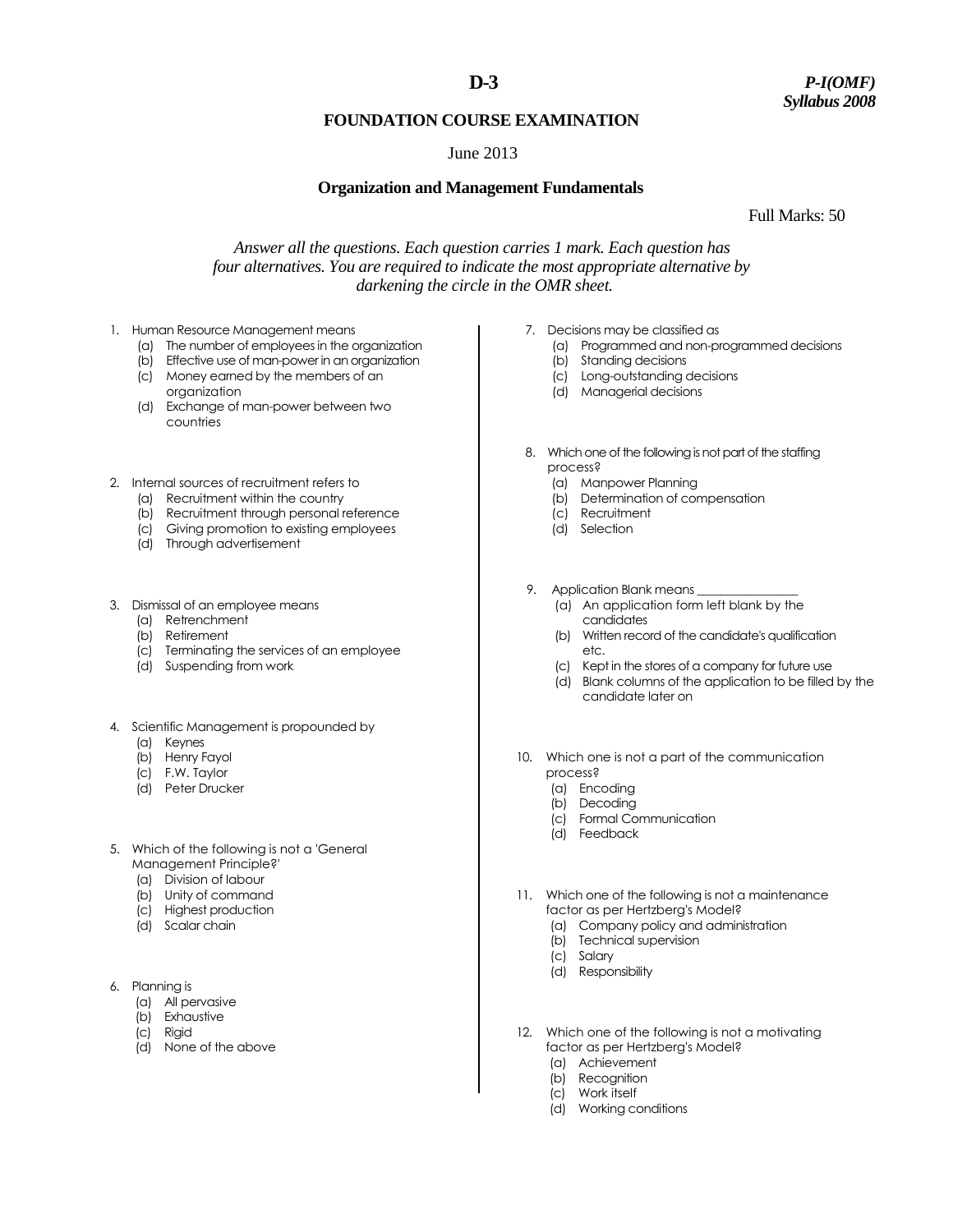- 13. Control process include\_
	- (a) Feedback
	- (b) Establishment of standards
	- (c) Measurement of actual performance
	- (d) All of the above
- 14. The main purpose of conducting employment interview is
	- (a) to assess the strength and weaknesses of the candidate
	- (b) to verify the qualification of the candidate
	- (c) to give pre-recruitment training
	- (d) All of the above
- 15. The process of Staffing Function refers to
	- (a) Payment of wages and bonus
	- (b) Man-power Planning to placement
	- (c) Organizing training programmes
	- (d) None of the above
- 16. Authority should be\_\_\_\_\_\_\_\_\_\_\_\_\_\_\_\_\_ responsibility
	- (a) Equal to
	- (b) More than
	- (c) Less than
	- (d) Derived from
- 17. Prof. Bernard has given four essential qualities of leadership. Which one he has not given?
	- (a) Vitality
	- (b) Decisiveness
	- (c) Power of endurance
	- (d) Emotional Stability
- 18. Which one of the following is a democratic leader?
	- (a) Participative leader
	- (b) Authoritarian leader
	- (c) Free-rein leader
	- (d) None of the above
- 19. Decentralization is not
	- (a) A Process or an act
	- (b) End-result of delegation
	- (c) Optional activity
	- (d) Philosophy of Management
- 20. Which one of the following is not a disfunctional aspect of conflict?
	- (a) Disequilibrium in organization
	- (b) Stress and tension
	- (c) Diversion of energy
	- (d) Change without notice
- 21. The term Organization refers to :
	- (a) An ongoing business activity
		- (b) An ongoing business unit
		- (c) A static structure of responsibilities
		- (d) All of the above
- 22. Which of the following is the oldest type of Organization?
	- (a) Line Organization
	- (b) Functional Organization
	- (c) Line and Staff Organization
	- (d) Project Organization
- 23. Which one is not related to Delegation? (a) Vehicle for co-ordination
	- (b) Reduction of manager's burden
	- (c) Expansion of business
	- (d) Securing secrecy
- 24. Which one does not refer to an Informal Organization?
	- (a) Interactions and human relationships
	- (b) Emerges spontaneously
	- (c) Basis of friendship
	- (d) Voting among members of the group
- 25. Responsibility
	- (a) Cannot be delegated
	- (b) Can be delegated
	- (c) Can be divided
	- (d) Cannot be divided
- 26. Neo-classical theory of organization was pioneered by
	- (a) F.W. Taylor
	- (b) Elton Mayo
	- (c) Henry Fayol
	- (d) Keith Davies

**D-4 P-I(OMF) Syllabus 2008**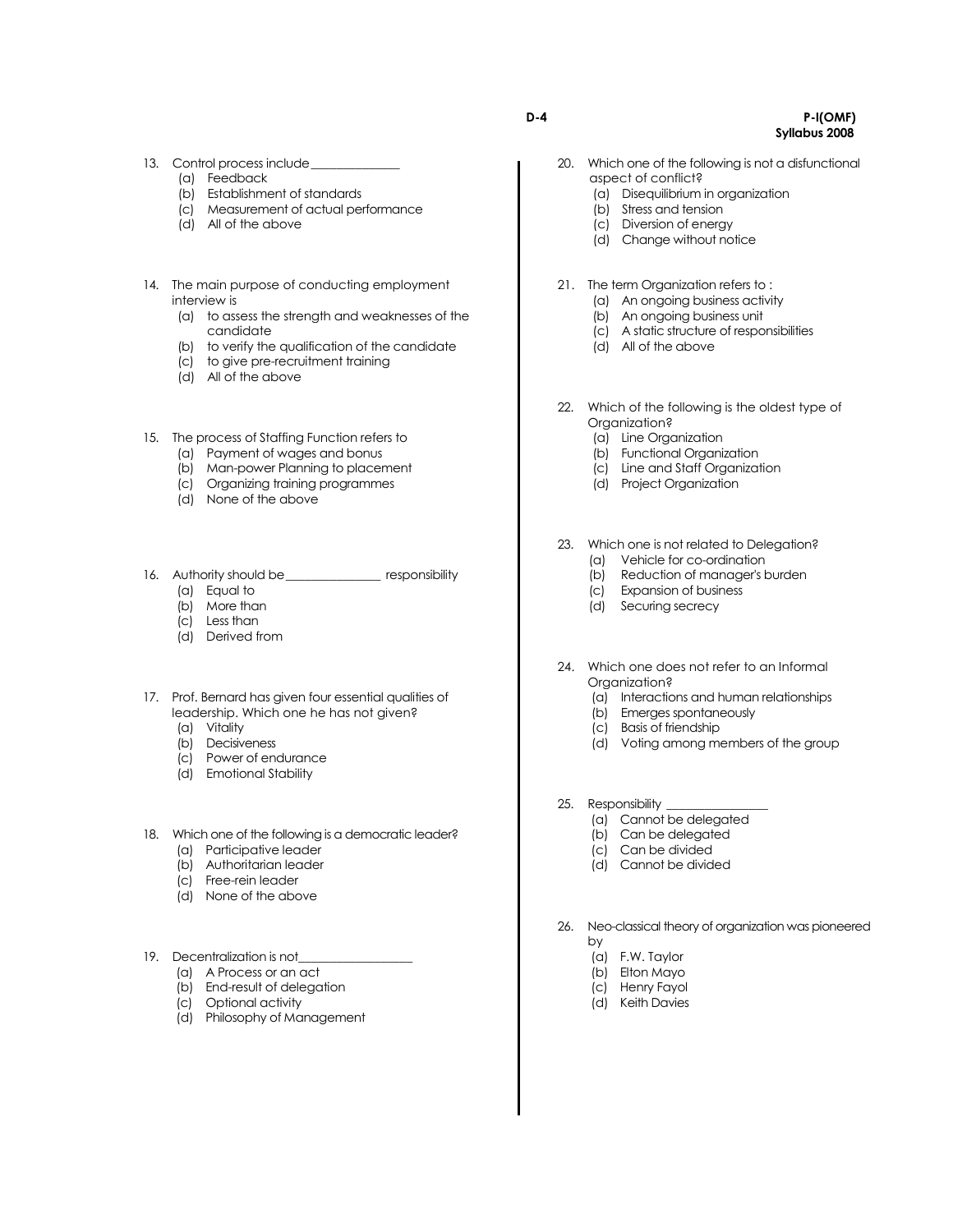#### 27. Determinants of personality is/are

- (a) Heredity
- (b) Brain
- (c) Physic-features
- (d) All of the above

# 28. Which one of the following does not form attitudes?

- (a) Family (b) Personal experience
- (c) Association
- (d) Weather conditions

#### 29. Errors in perception does not arise due to

- (a) Selective perception
- (b) Halo effect
- (c) Stereotyping
- (d) Testing
- 30. Which one of the following is not a behavioural science?
	- (a) Anthropology
	- (b) Sociology
	- (c) Psychology
	- (d) Physiology
- 31. CSF stands for
	- (a) Central Security Force
	- (b) Corporate Strategic Functions
	- (c) Customer Satisfaction Functions
	- (d) Critical Success Factors
- 32. Which one is not a step in the implementation of Strategy?
	- (a) Understanding the problem
	- (b) Making the system work
	- (c) Developing additional machinery
	- (d) Changing Institutional Structure to eliminate the cause of conflict
- 33. Co-optation may be defined as the process of:
	- (a) absorbing new elements in the policy determining structure
	- (b) arriving at an agreement between two or more organization thru' give and take
	- (c) competing between organization for the same resources of the society
	- (d) combination of two or more organization without loosing their identities
- 34. \_\_\_\_\_\_\_\_\_is the first step in the Strategic Planning Process
	- (a) Profits
	- (b) Mission
	- (c) Goals and Objectives
	- (d) Targets
- 35. The set of\_\_\_\_\_\_\_\_\_\_\_\_\_\_defines the domain of the organization
	- (a) Vision
	- (b) Objectives
	- (c) Goals
	- (d) Targets
- 36. Which one of the following is not a function of **HRM?** 
	- (a) Resolving conflicts among employees
	- (b) Promotion of employees
	- (c) Motivation of employees
	- (d) Dismissal of employees
- 37. Recruitment is a
	- (a) Positive Process
	- (b) Negative Process
	- (c) Parallel Process
	- (d) Vertical Process
- 38. For Dismissal of an employee, which one is not necessary?
	- (a) Charge Sheet
	- (b) Holding enquiry
	- (c) Issue of notice of enquiry
	- (d) Response Sheet
- 39. Training is related with
	- (a) Learning the basic skills and knowledge
	- (b) Growth of individuals in all respects
	- (c) Present and future period
	- (d) Managers and executives
- 40. Which of the following is not a source of recruitment outside the organization? (a) Advertisement
	- (b) Recommendation
	- (c) Gate Recruitment
	- **(d)** Transfer from other units of the undertaking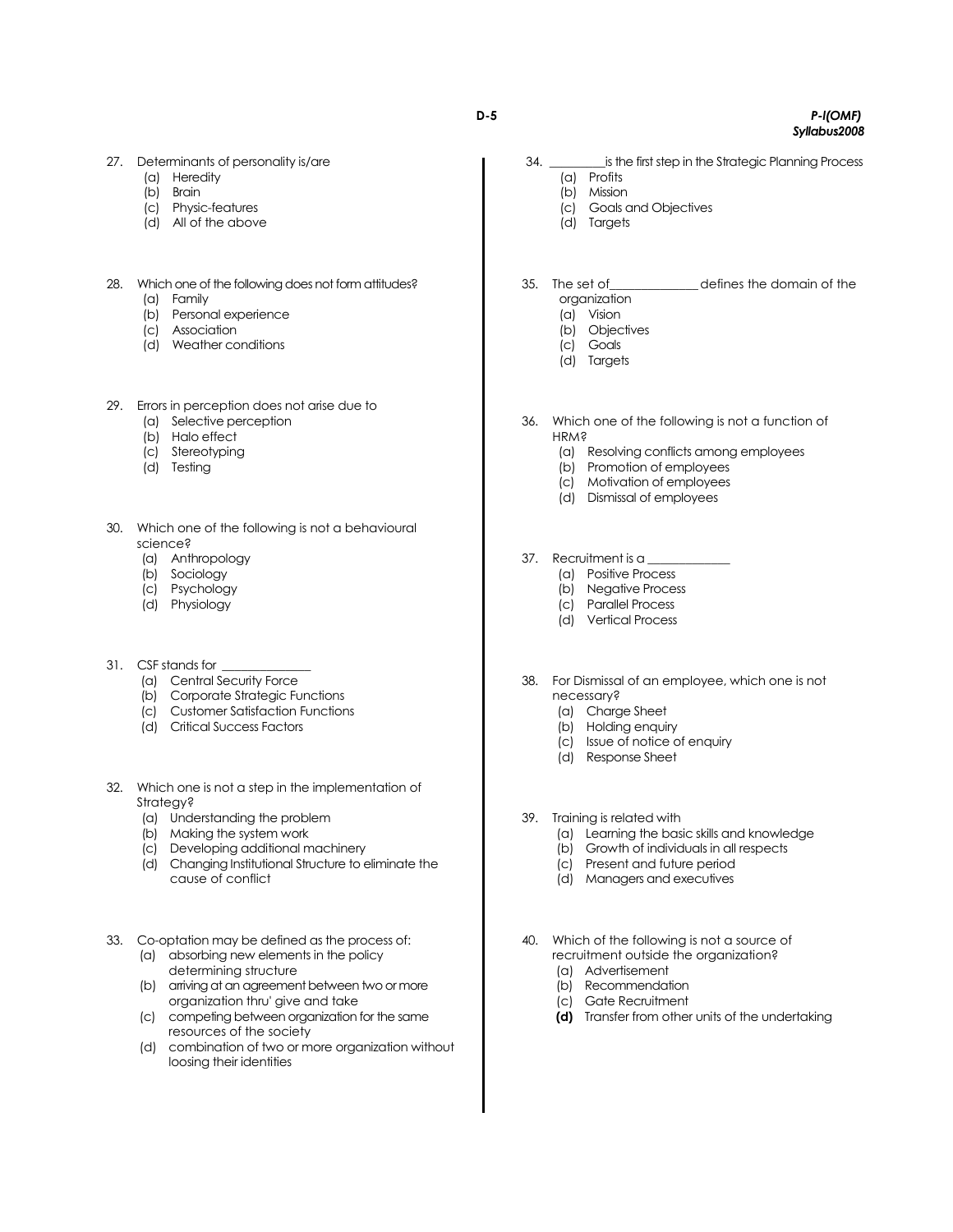- 41. Disinvestment of shares is a measure of
	- (a) Privatization
	- (b) Nationalization
	- (c) Dissolution of a company
	- (d) Additional investment by Government
- 42. Public Enterprises in India are suffering from
	- (a) Low Profit Objective
	- (b) Lack of Industrial Relationship
	- (c) Lack of proper Man Power Planning
	- (d) Lack of Public Support
- 43. Which of the following is not the future managerial task?
	- (a) Standard of living
	- (b) Trusteeship
	- (c) Business Forecasting
	- (d) Initiative and Creativity
- 44. Which of the following is the reason for resistance to change?
	- (a) Peer Pressure
	- (b) Cost of production
	- (c) Profit earned
	- (d) Market conditions
- 45. Which one of the following is not the objective of a public sector enterprise?
	- (a) Generation of employment
	- (b) Planned economic development
	- (c) Compulsory payment of dividend
	- (d) Profit earning
- 46. There cannot be a gap of more than \_\_\_\_\_\_\_\_\_\_\_months between two Board Meetings of a listed company (a) 3
	- (b) 4
	- $(c)$  5
	- (d) 6
- 47. Changing environment and challenges before management are \_\_\_\_\_\_\_\_\_\_\_\_\_\_\_\_\_
	- (a) Economic changes
	- (b) Technological changes
	- (c) Neither of (a) and (b)
	- (d) Both (a) and (b)
- 48. Resistance to change does not include (a) Fear of economic loss
	-
	- (b) Sunk costs
	- (c) Ego-defensiveness (d) Unfreezing
	-

49. Conflict Resolution do not include

- (a) Problem solving
- (b) Giving more power
- (c) Compromise
- (d) Confrontation
- 50. Reason for role conflict is\_
	- (a) Role ambiguity
	- (b) Organizational positions
	- (c) Personal characteristics
	- (d) All of the above

**D-6** *P-l(OMF) Syllabus 2008*